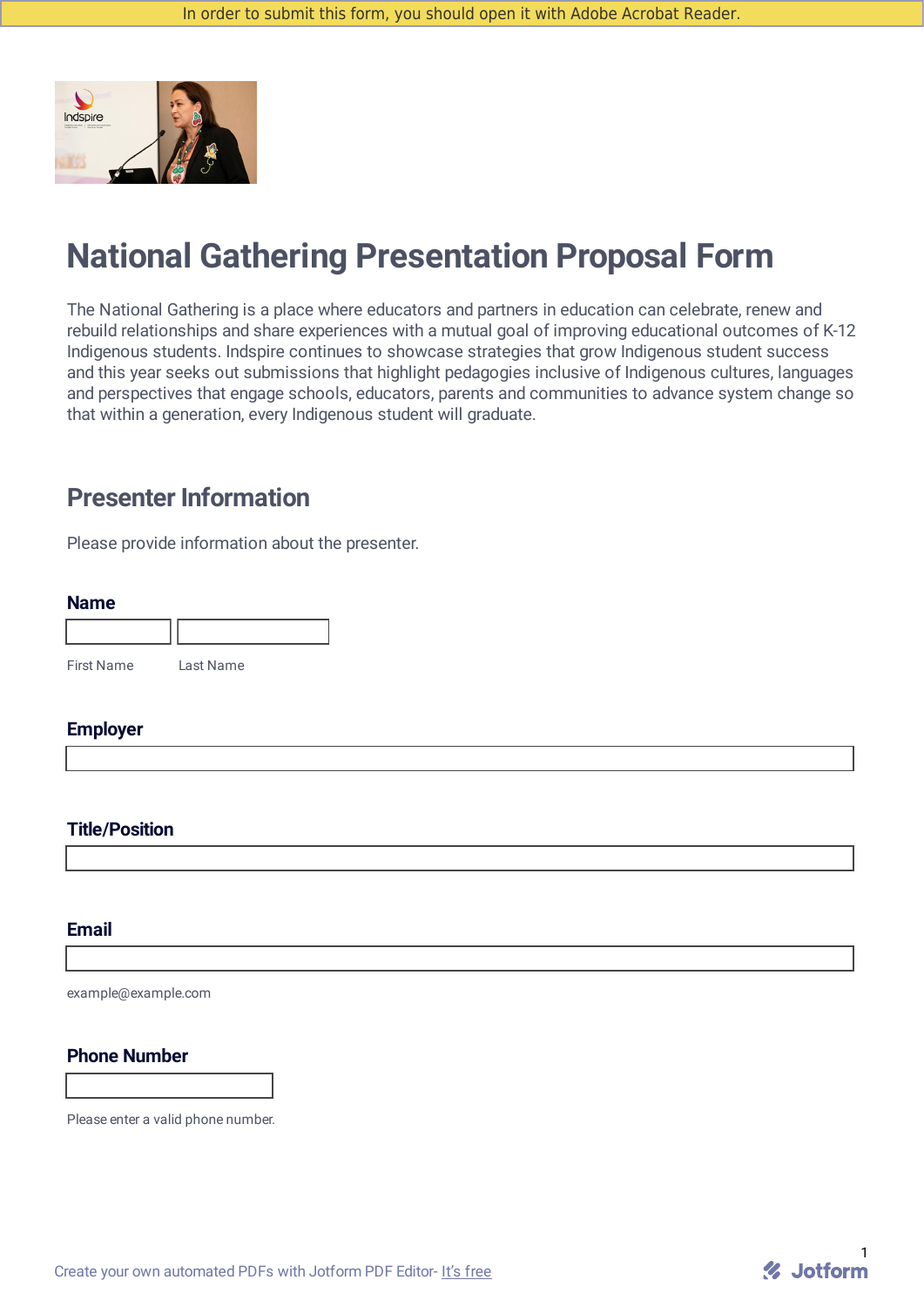# **Indigenous Ancestry/Affiliation**

 $\overline{\mathbf{E}}$ 

**Indigenous Community (if applicable)**

#### **Presenter Biography**

100 words max.

## **Title of Presentation**

#### **Please select all streams that apply to your session:**

- $\Box$  Language, Culture and Traditions
- $\Box$  Truth and Reconciliation
- $\square$  STEAM (Science, Technology, Engineering, Arts and Math

**Please provide any additional information such as resources, recommended readings, journal articles, websites that accompany or apply to your presentation. Any files can be uploaded below.**

#### **Presentation Description**

500 words max.